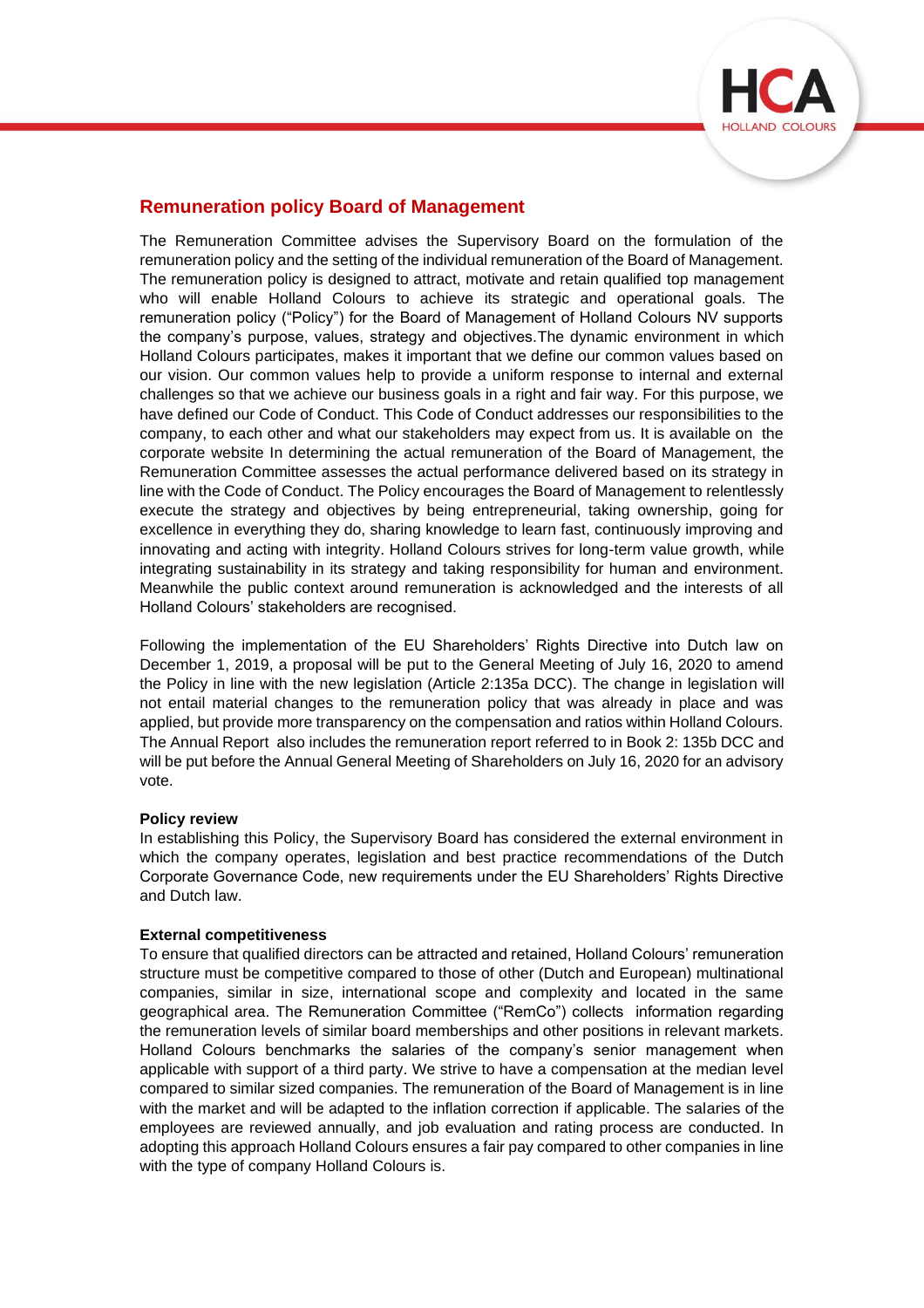

## **Internal consistency**

The principles underlying the remuneration policies for the Board of Management and selected senior executives of Holland Colours are aligned. In this respect Holland Colours strives for internal consistency in remuneration in the main markets of operation.

Holland Colours regularly evaluates the regional compensation of its employees to companies, similar in size, international scope and complexity and in the same region to strive for the same median rating as in the top of the company.

# **Remuneration Board of Management**

# **Components**

Annually, the RemCo reviews the total remuneration of the Management Board members, as well as each remuneration component of their package, on behalf of the Supervisory Board. In doing so, the RemCo takes the remuneration objectives and principles as reflected in this Policy into account.

The total remuneration of the members of the Board of Management Board comprises the following components:

- A fixed gross annual salary including 8% holiday allowance;
- Pension based on a defined contribution system;
- Other employment benefits (reimbursement of specific expenses or contribution and a company car);
- Variable remuneration: in cash for short term achievements (one year);
	- a profit-sharing.

Except for 75% of the profit-sharing settled in Holland Pigments shares there is no place for long-term variable remuneration in the form of financial instruments such as shares or options. The development of Holland Colours' share price is not an element in the remuneration policy.

## **Fixed remuneration**

The fixed remuneration of the Board of Management consists of a base salary and a pension plan contribution.

## **Base salary**

The base gross salary is fixed and based on the median of similar companies in terms of size, revenue and number of employees. The base salary is annually adjusted to the applicable inflation index.

The current base salary level of the Board of Management is for the CEO  $\epsilon$  276,537.00 and the CTO  $\epsilon$  146,781.00 (exclusive holiday allowance).

## **Pension plan**

The Board of Management members participate in a pension plan, based on a defined contribution system, which is applicable to all Dutch employees of Holland Colours. Holland Colours contributes up to the maximum pensionable salary (based on Dutch regulation).

## **Pay for performance**

As a reflection of Holland Colours' performance culture, the compensation plans for the Board of Management and other key employees are performance-driven and forward-looking. Variable pay is by definition not guaranteed since pay out depends of achievement of the set targets.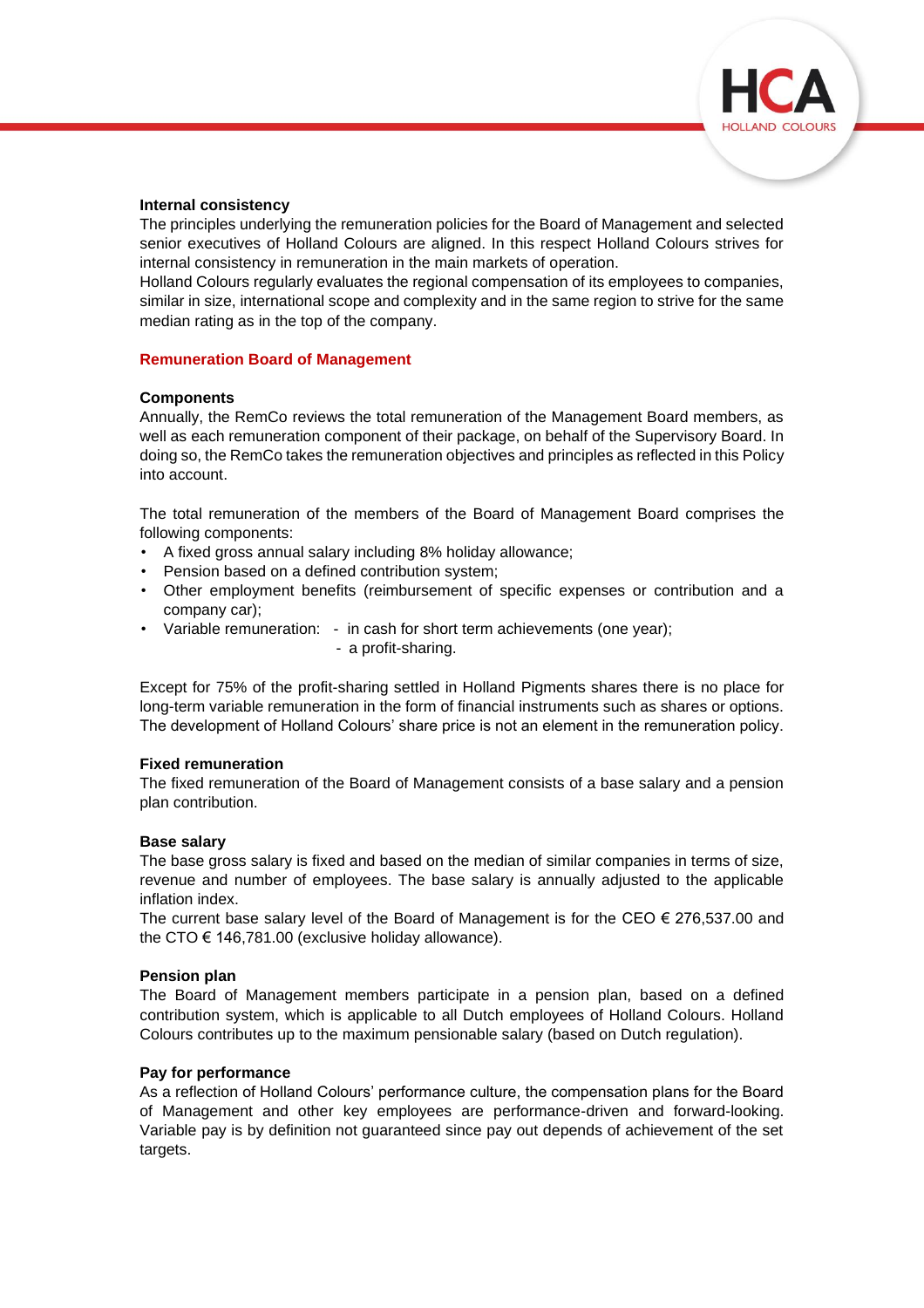

#### **Variable remuneration**

The variable incentive is a component of the remuneration package to reward performance in line with the long-term strategic objectives, combined with additional individual non-financial performance goals. The Supervisory Board annually sets the financial targets and individual non-financial targets for the Board of Management. These targets are based on the overall strategic group objectives for the year. Both the financial targets and the non-financial targets for a bonus constitute 50% of the maximum possible variable remuneration, with a maximum of three months' salary, being 25% of the gross annual salary. These factors are subdivided into performance criteria. The financial targets are related to Revenue, Return on Sales and Operating Working Capital. The non-financial targets relate to specific strategic objectives and initiatives, specific KPIs and the development of the organization.

The Board of Management also participates in the employee profit-sharing plan according to the general profit-sharing scheme of all employees, for which particular targets are measured annually. The benefit for a member of the Board of Management depends on the Return on Investments of Holland Colours. The basis is the monthly gross compensation excluding holiday allowance, with a maximum remuneration of one and a half month, being 12,5% of the gross annual salary. However, the Board of Management receives 75% of this profit-share in shares of Holland Pigments BV, main shareholder and subject to the applicable terms and conditions, and 25% in cash. Depending on the level of achievement of the targets, the total variable remuneration can add from a minimum of 0% to a maximum of 37,5% to the base salary.

The achievement of the financial targets is calculated based on the audited financial results of that relevant financial year evaluated and assessed by the RemCo. The achievement of the non- financial targets is evaluated and assessed per topic by the RemCo for each individual Board of Management member on behalf of the Supervisory Board.

The remuneration policy has been the subject of consultation with the Management Board and has been adopted by the Supervisory Board.

#### **Claw-back**

Claw-back and ultimate remedium provisions are subject to the Dutch Civil Code.

#### **Term of employment and appointment**

A member of the Board of Management is appointed for a period of four years on the basis of a management agreement (overeenkomst van opdracht), in line with Dutch labour law. After the initial 4 year period the agreement can be extended for another 4 years upon approval by the General Meeting of Shareholders. In case of early termination a notice period of three months is applicable from a member of the Board of Management perspective and six months when the company terminates.

#### **Severance arrangement**

Members of the Board of Management have a change-of-control arrangement and which in case of early termination will be covered by a severance provision of six months' gross base salary, in accordance with the Dutch Corporate Governance Code.